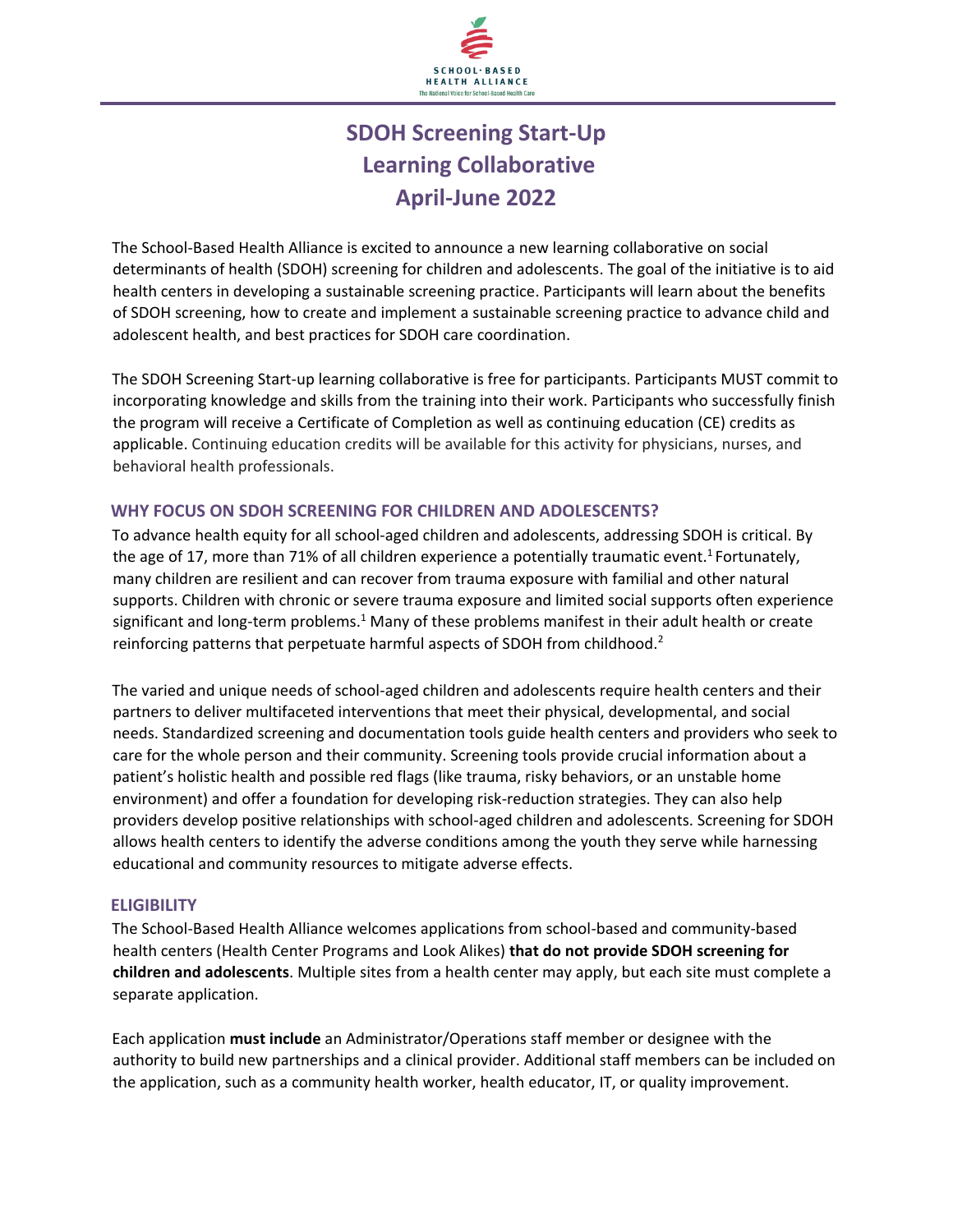

## **PARTICIPANT REQUIREMENTS**

School-Based Health Alliance 1010 Vermont Ave #816 Washington DC 20005 Tel: 202-638-5872

Participants of the SDOH Screening in SBHCs learning collaborative must:

- Participate in one 90-minute welcome session on April 26, 2022;
- Participate in four two-hour sessions, over two months, by engaging in learning collaborative activities and discussions;
- Participate in coaching calls between sessions throughout the course of the learning collaborative;
- Share learned information with fellow employees;
- Create an action plan to implement SDOH screening for children and adolescents in their health center; and
- Complete periodic surveys to help improve learning collaborative activities for clinicians and other partners.

## **LEARNING COLLABORATIVE OUTLINE**

Each two-hour session, held 1:00-3:00pm EST, will include 90 minutes of presentation and discussion and 30 minutes of breakout rooms for working on action plans. The SDOH learning collaborative curriculum includes the following topics:

- Welcome (April 26)
- Building Your Screening Roadmap for Children and Adolescents (May 3)
- Screening Tools (May 17)
- Adapting Clinic Workflows (May 31)
- Evaluation and Sustainability (June 14)

# **SYSTEM REQUIREMENTS FOR PARTICIPATION**

Participants will need a quiet place set aside for each two hour learning collaborative session. All sessions will operate through Zoom (see the [Zoom Help Center](https://support.zoom.us/hc/en-us/articles/201362023-System-Requirements-for-PC-Mac-and-Linux) for detailed system requirement) and participants are expected to have their cameras enabled during the learning collaborative.

#### **HOW TO APPLY**

Click through to complete the application and initial assessment online **[HERE](https://survey.alchemer.com/s3/6763138/SDOH-Screening-Start-up-Learning-Collaborative-Application)**[.](https://survey.alchemer.com/s3/6763138/SDOH-Screening-Start-up-Learning-Collaborative-Application) The application requires signatures from learning collaborative applicants and their supervisors. After completing the first page, click the 'Save and Continue Later' link in the upper right-hand corner and fill-in your name and email address. A unique link will be emailed to you and you may share this application link with others to obtain their signatures.

For any questions, contact Seleena E. Moore, Senior Program Manager for the School-Based Health Alliance, at smoore@sbh4all.org.

#### **APPLICATION REVIEW TIMELINE**

- **April 6, 2022**: Application deadline
- **April 13, 2022**: Applicants notified of outcome